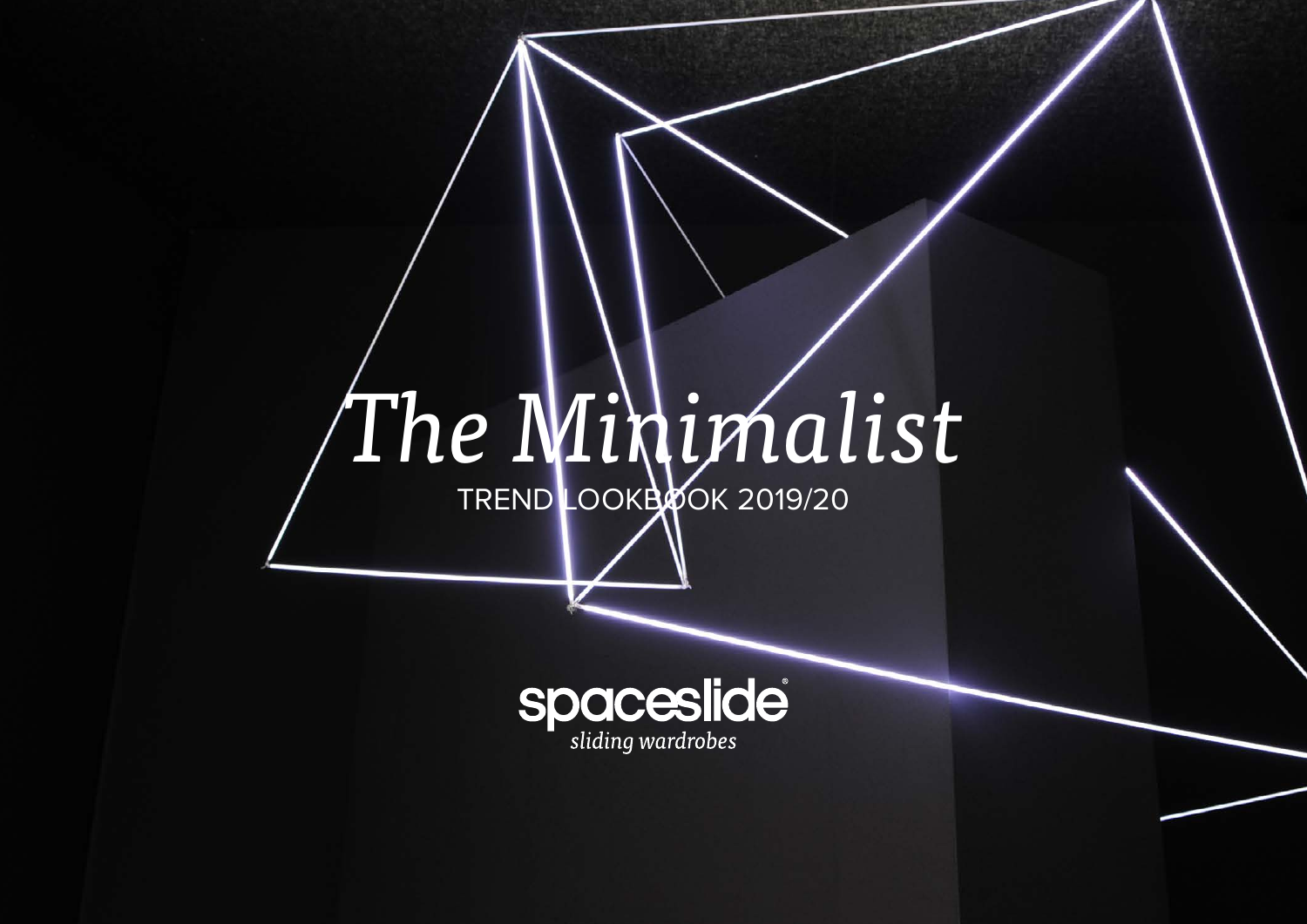### CAPTURING THE MINIMALIST



*The minimalist brings a fresh approach to classic design. Inspirational, and one step ahead of the rest, he/she blends subtle monotones with natural textures in a flawless fashion.* 

*From bold tones of charcoal, to rustic shades of beige, the minimalist can turn subtle undertones into a modernist sanctuary.* 

*The Espresso Martini of the design world, lose yourself in the space and elegance offered by this sleek palette.*







PANTONE 7604 C PANTONE 872 C PANTONE 5527 C PANTONE 5605 C

PANTONE 302 C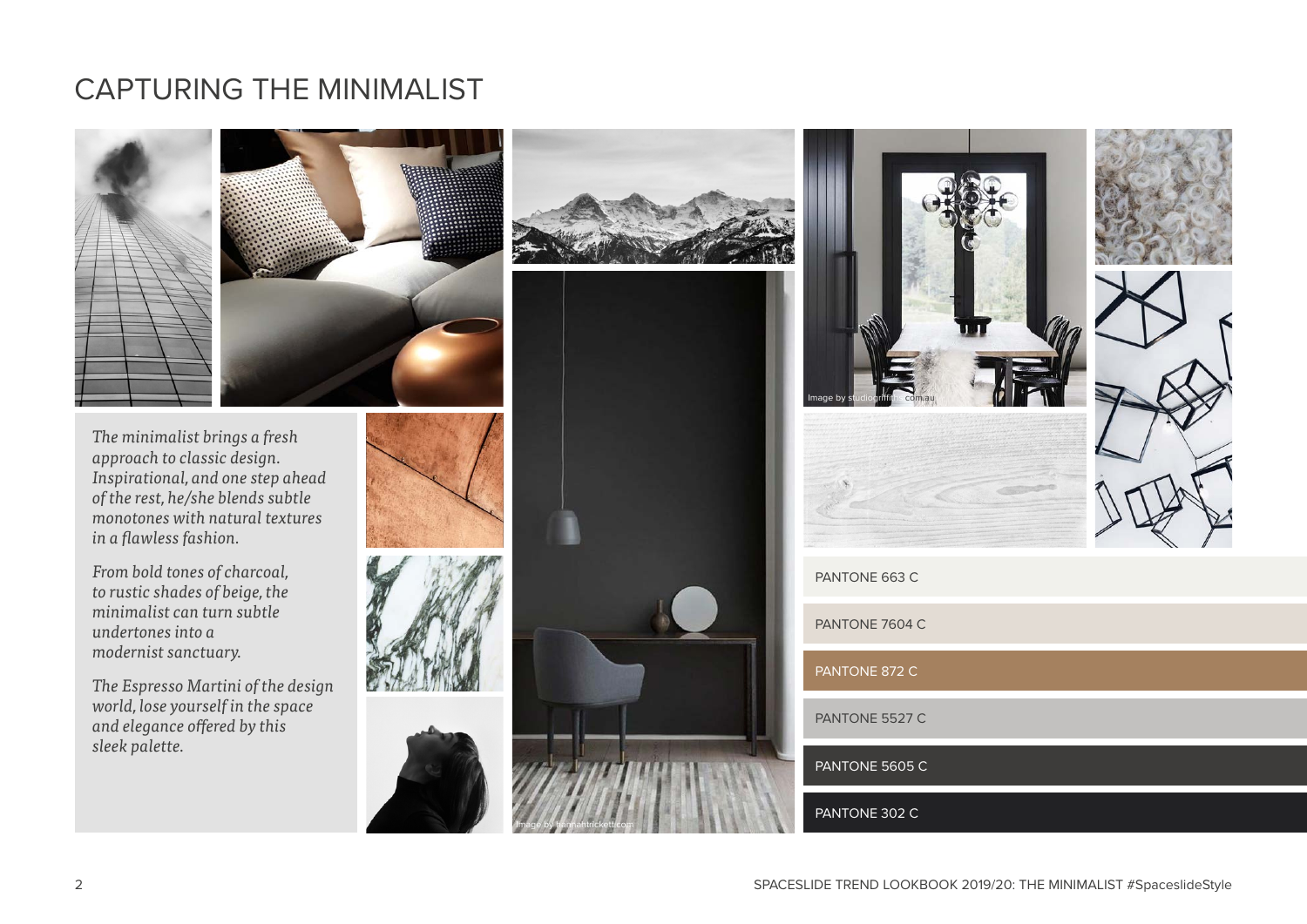### EXPLORING THE PALETTE

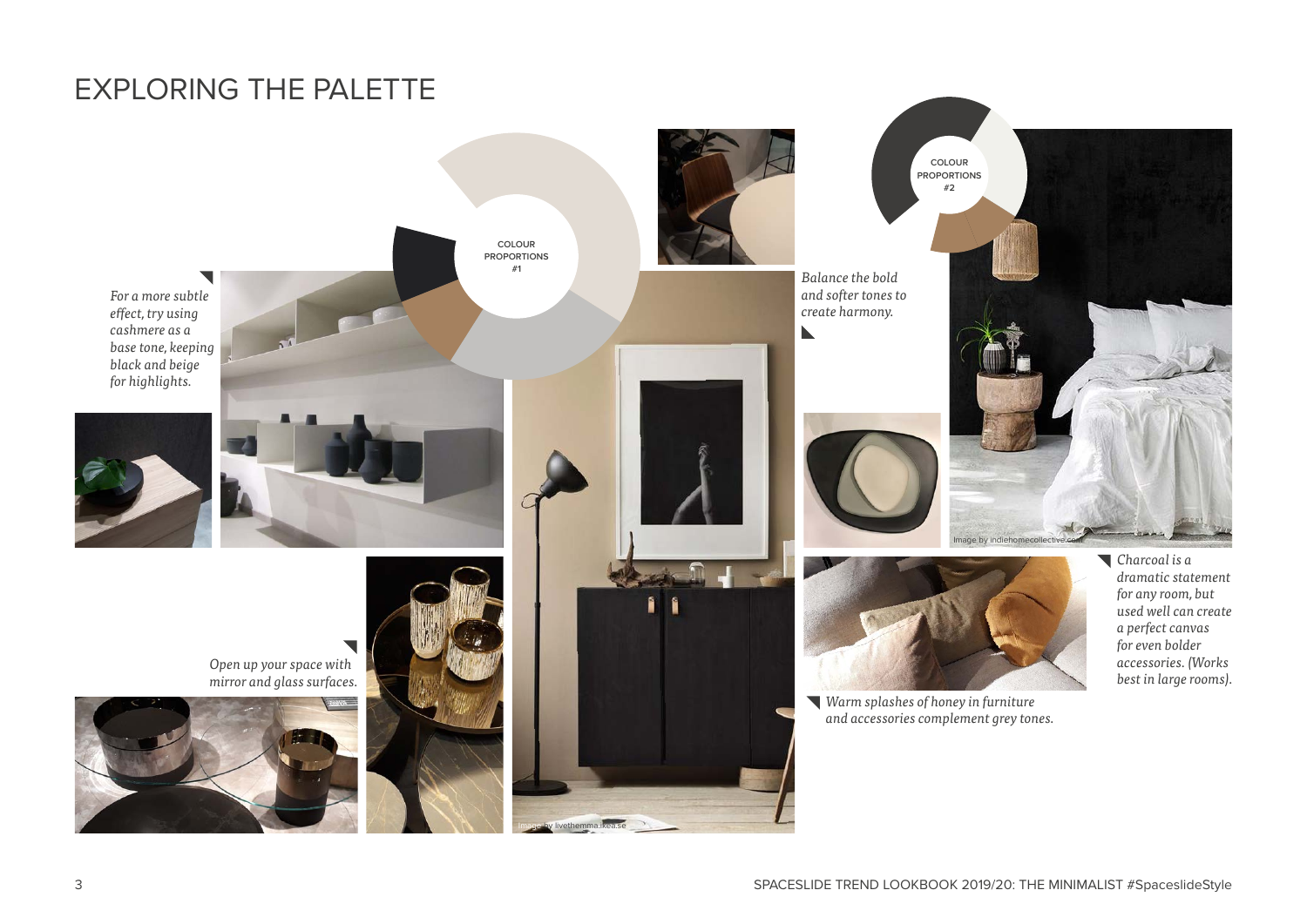## HOW TO USE THE MINIMALIST COLOURS

*Creating the minimalist look is easy using Spaceslide's carefully selected complementary finishes.* 

*Whether you're decorating a bedroom, or refreshing your storage, below are a few examples of how to use the minimalist colour palette in your sliding doors and storage solutions.*





*Using cool tones of wood will bring colour into your space without losing the monotone effect.*